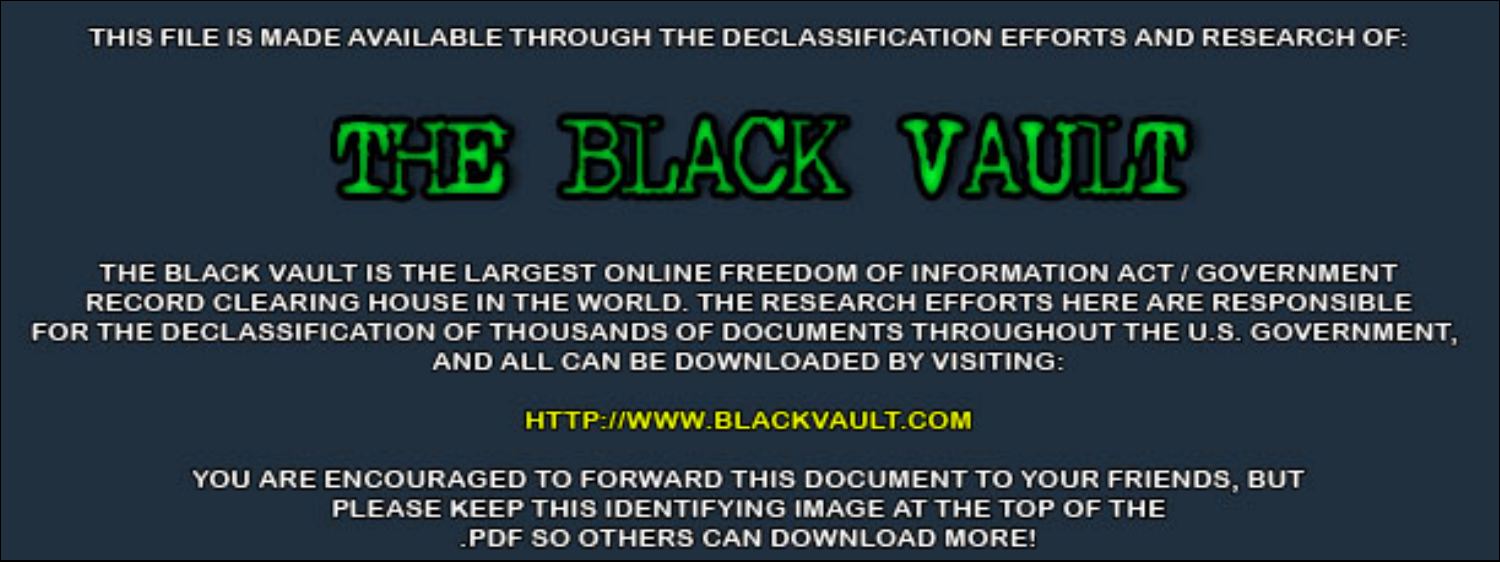SEORET HOOMING

 $(b)(1)$  $(b)(3) - P.L.86-36$ 

## **---------- (U) The TRS Program Part I: The Beginning**

(U) During the 1950s, in an effort to satisfy an ever-growing list of collection requirements, the National Security Agency activated intercept sites at locations around the world. And although the fixed sites proved to be excellent data sources, it quickly became apparent that mobile units, such as vans, planes, or ships, were required to augment the permanent sites. Besides expanding collection capabilities, mobile sites could arrive in an international hot spot in a fraction of the time it would take to construct a fixed site. Further, if the presence of an intercept site became a problem or proved too dangerous for the crew, a mobile site could be moved fairly quickly to a safer location.

(b)(1) (b)(3)-50 usc 403 (b)(3.)-P.L.86-36 (U) In 1956, because the collection against the increasingly tense Middle Eastern targets was insufficient, the director of NSA asked the Navy to acquire a ship that would be able to sail in international waters of the Eastern Mediterranean and to intercept signals. Since there had never before been a ship with the sole mission of signal collection, the Naval Security Group was tasked to perform a study to determine the best ship for the job. It decided to convert a mothballed World War II merchant cargo ship (a "Liberty Ship"). The six million dollars required for the project was finally allocated in the FY60 budget and the first ship, the USS Oxford, was launched on 26 September 1961. A second ship, the Valdez, joined the Oxford that November.  $/(\mathfrak{b})(1)$  $(b)(3) - P.L.86-36$ 

 $75/51$ **b**The Oxford was officially known as <sup>a</sup> Technical Research Ship (TRS). Its initial mission was a training cruise This gave the crew a chance to familiarize themselves with equipment on board and to identify any problems with the newly refurbished, redesigned ship before traveling to the Middle East. Although several features were identified that required change or improvement, overall the test proved to be a great success. For example, the Oxford recorded **frequencies** and collected a large number of other transmissions. As the capabilities of the Oxford became clear, the list of potential targets for these ships quickly expanded to include countries all over the  $\text{globe.}$  (b)(1)  $_{\text{(b)(3)-50 \text{ USC 403}}$ 

(b)(1)<br>(b)(3)-50 USC 403<br>(b)(3)-P.L. 86-36<br>(b)(3)-18 USC 798 -(eIISI) (b)(3)-18 usc <sup>798</sup>

--\_ .. ------\_ .. -\_ .. -\_ .. -- -\_ . (U) In August 1962, as relations between the United States and the Soviet Union over Cuba grew increasingly tense, the Oxford was diverted to the Caribbean. Its mission was to collect the **Following** collect the **Following** collect the communications coming out of Cuba, used by both Soviet and Cuban entities. The  $Ox$  ford proved to be the largest producer of SIGINT during the Cuban Missile Crisis. The communications it collected provided a great quantity of information which, when combined with the photographs from the  $1.12$  overflights, provided a very good picture of what was happening in Cuba.